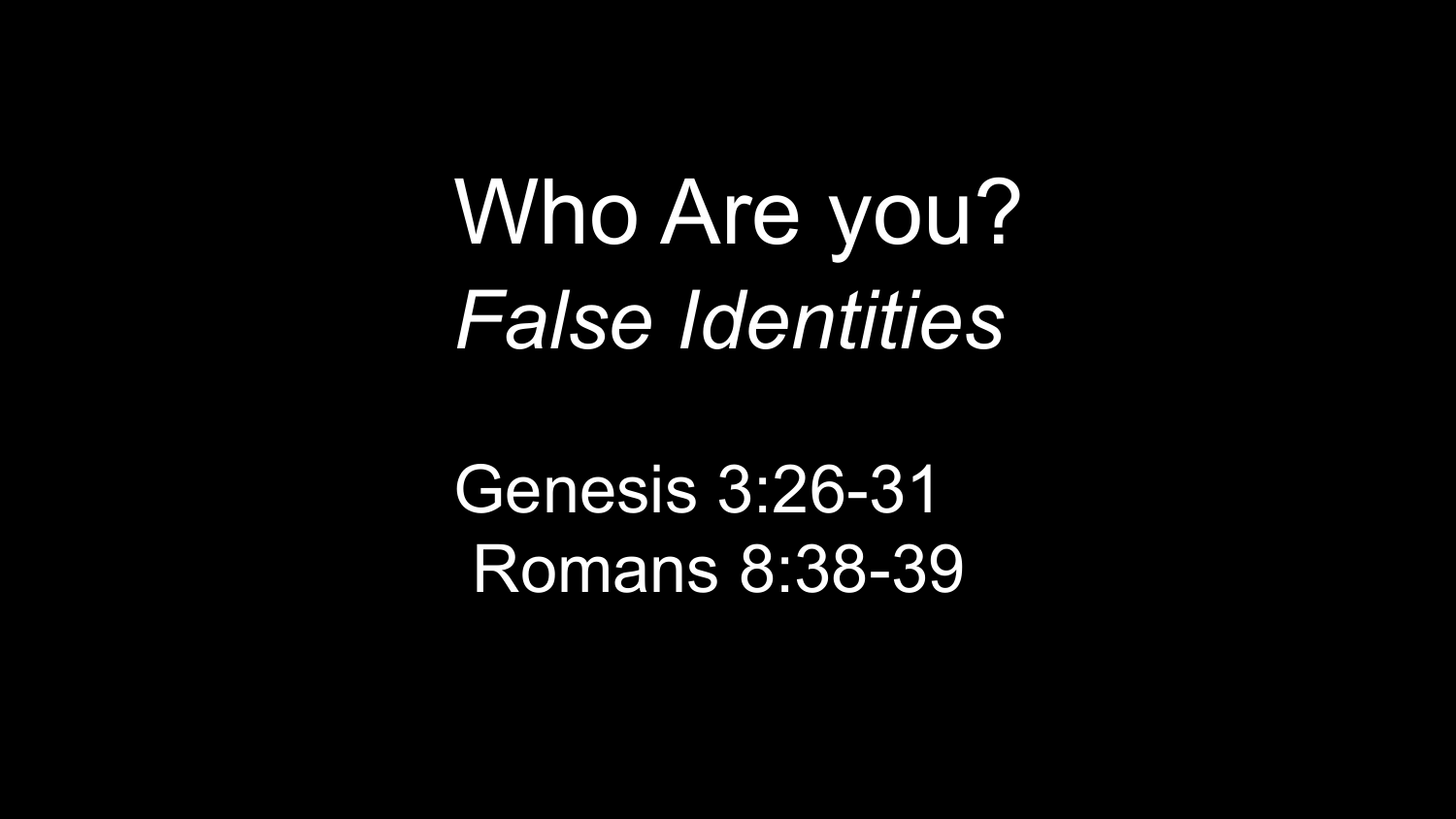*26 Then God said, "Let Us make man in Our image, according to Our likeness; and*  let them rule over the fish of the sea and over the birds of the sky and over the cattle and over all the earth, and over every creeping thing that creeps on the earth." 27 God created man in His own image, in the image of God He created him; male and *female He created them. 28 God blessed them; and God said to them, "Be fruitful and multiply, and fill the earth, and subdue it; and rule over the fish of the sea and over the birds of the sky and over every living thing that moves on the earth." 29 Then God said, "Behold, I have given you every plant yielding seed that is on the surface of all the earth, and every tree which has fruit yielding seed; it shall be food for you; 30 and to every beast of the earth and to every bird of the ]sky and to*  everything that moves on the earth which has life, I have given every green plant for *food"; and it was so. 31 God saw all that He had made, and behold, it was very good. And there was evening and there was morning, the sixth day..*

*2:25 And the man and his wife were naked and not ashamed.*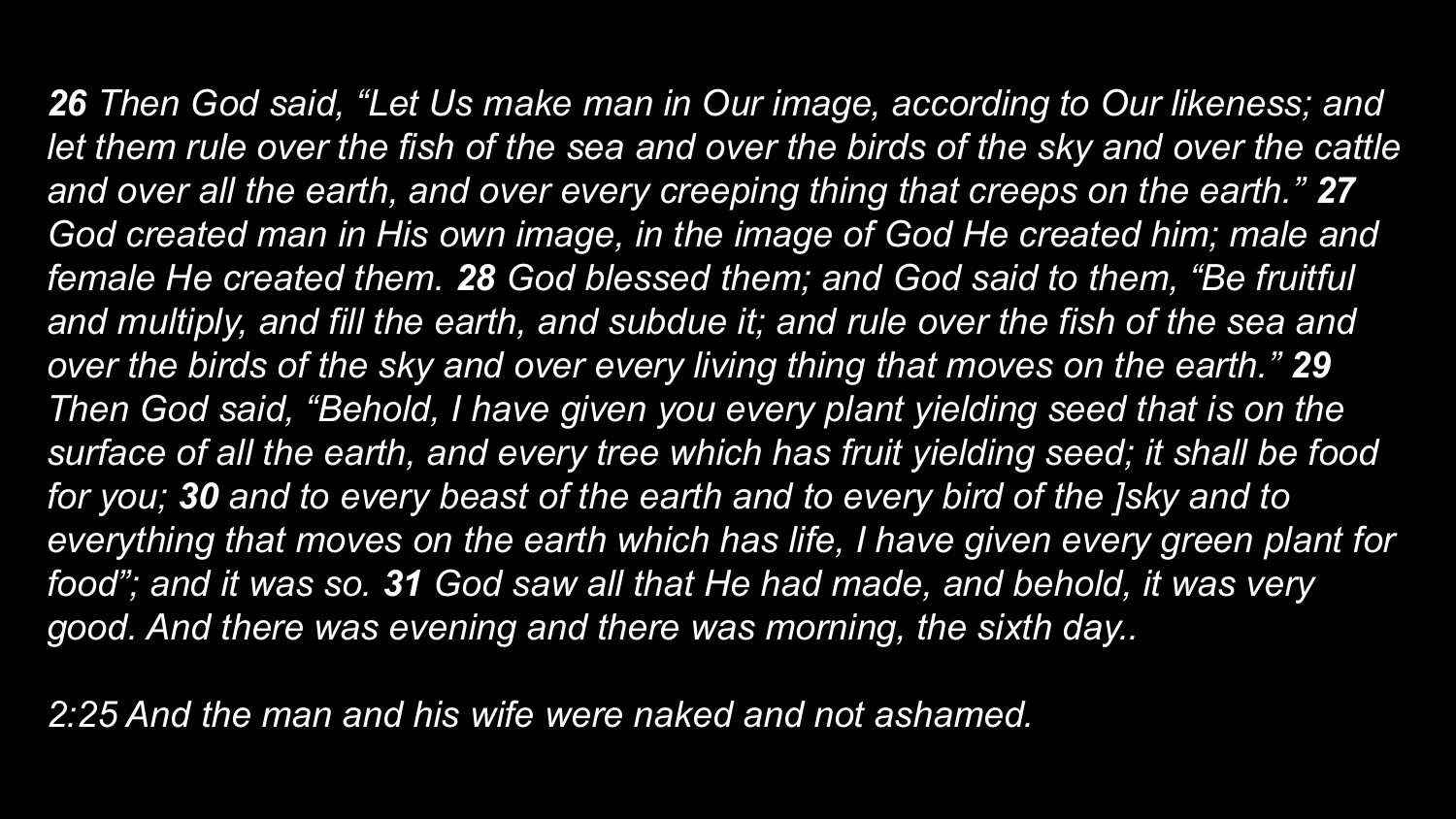# *Naked and not ashamed:* entirely known and entirely loved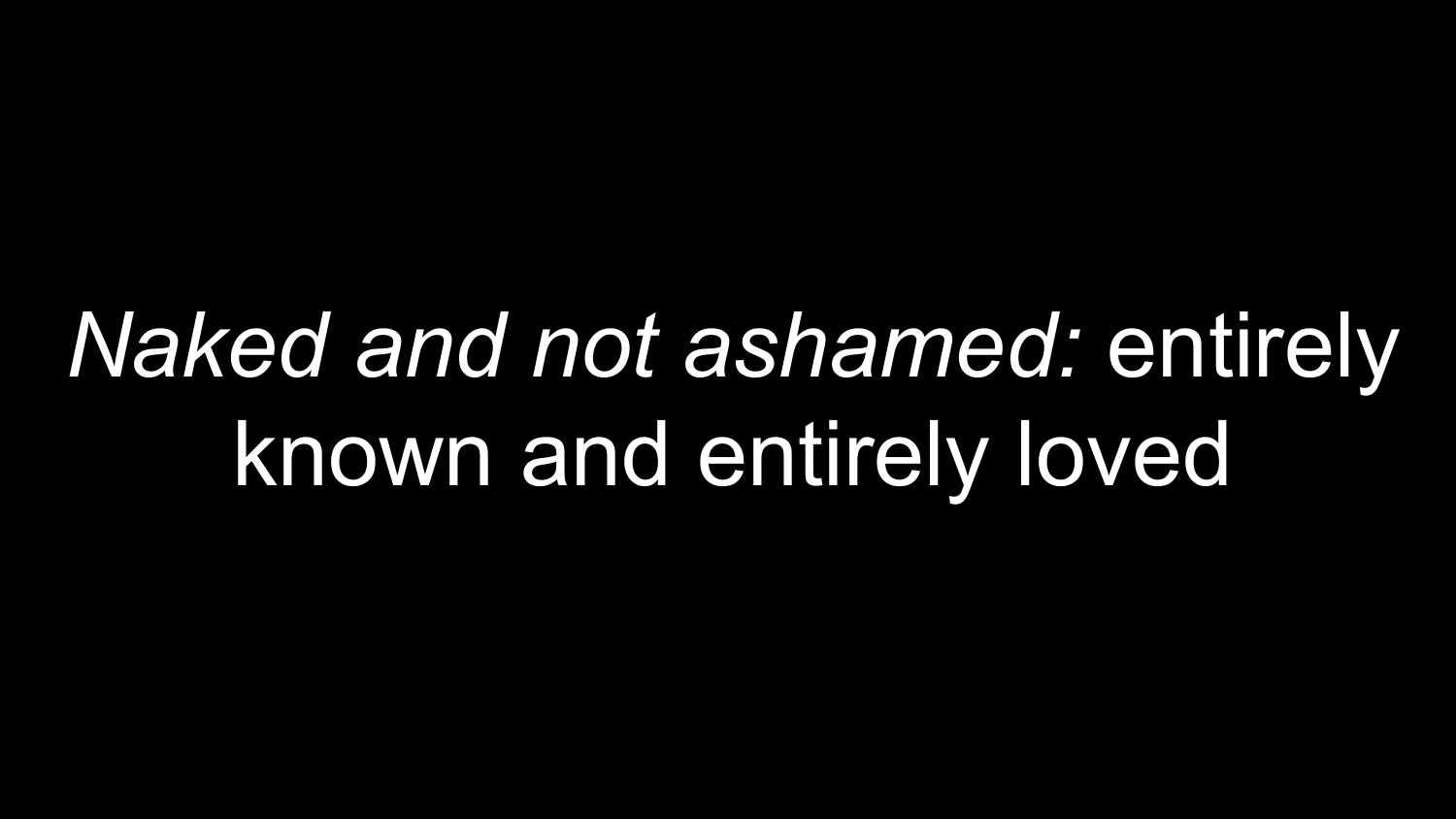…*God's chosen people, holy and dearly loved… Ephesians 5:1*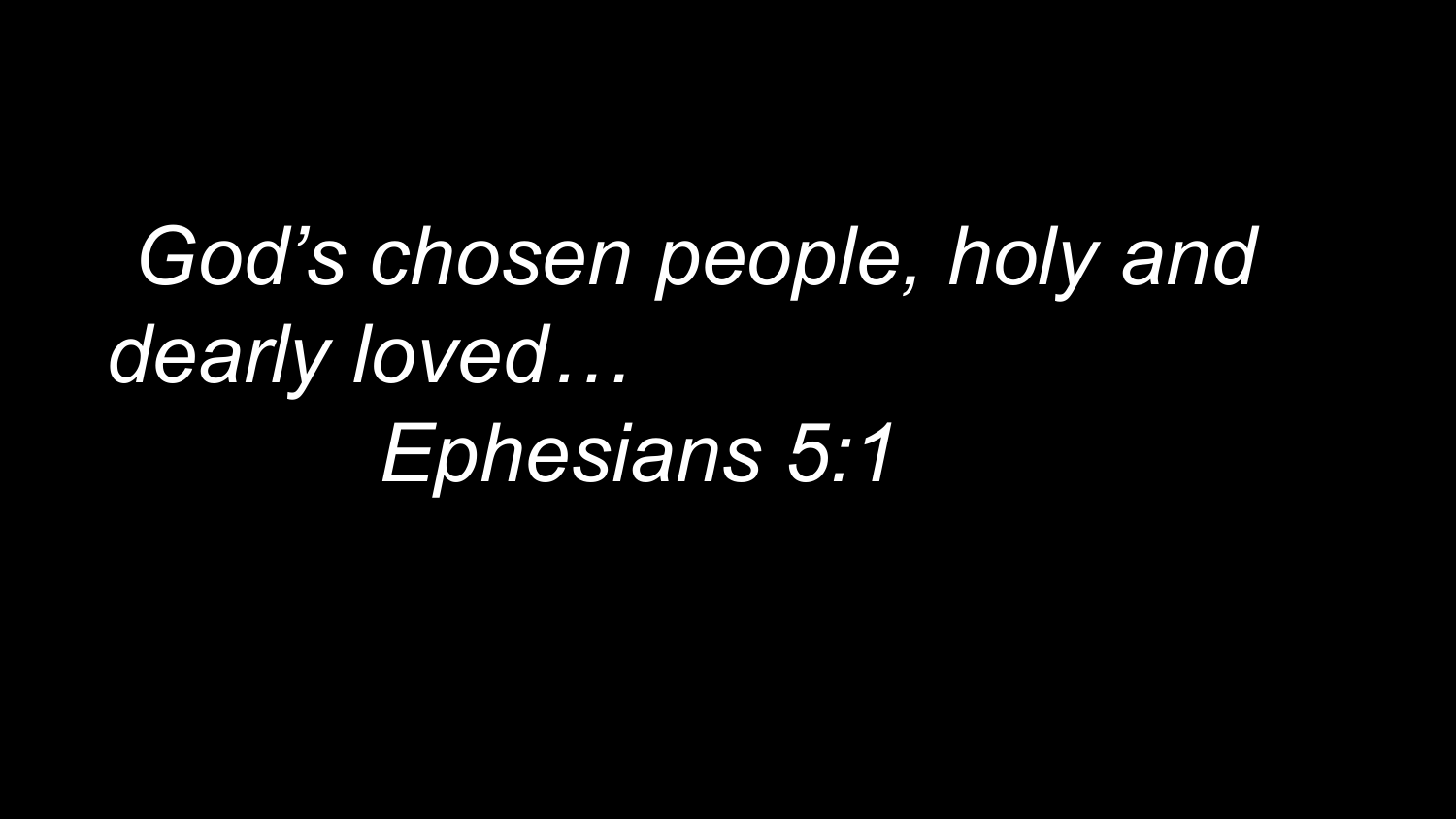Genuine self-knowing begins by *looking at God and noticing how God is looking at us. Grounding our knowing of our self (identity) in God's knowing us - anchors us in reality*." ~ David Benner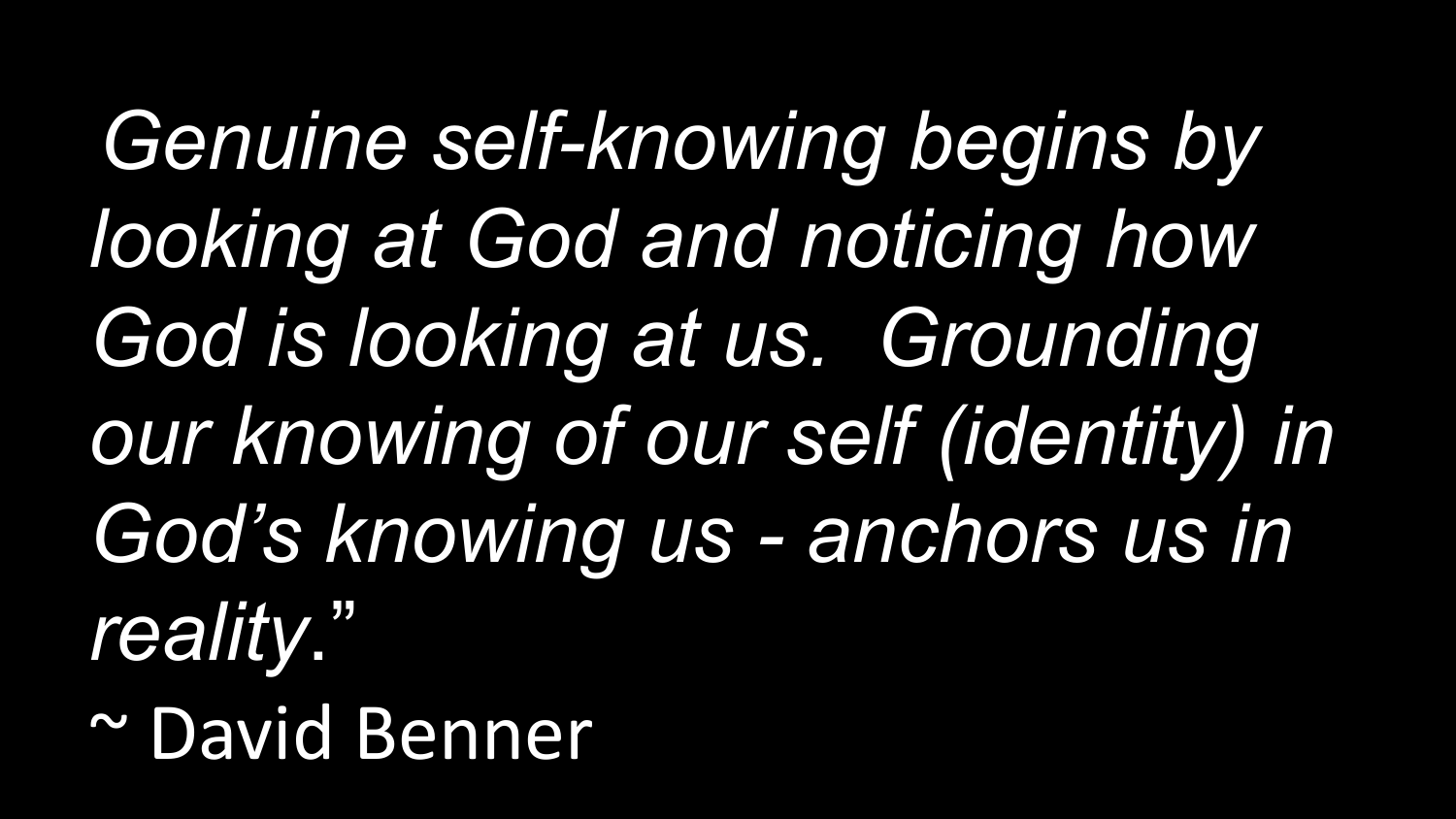You are Chosen by God to be his holy and dearly loved child. This is your truest identity.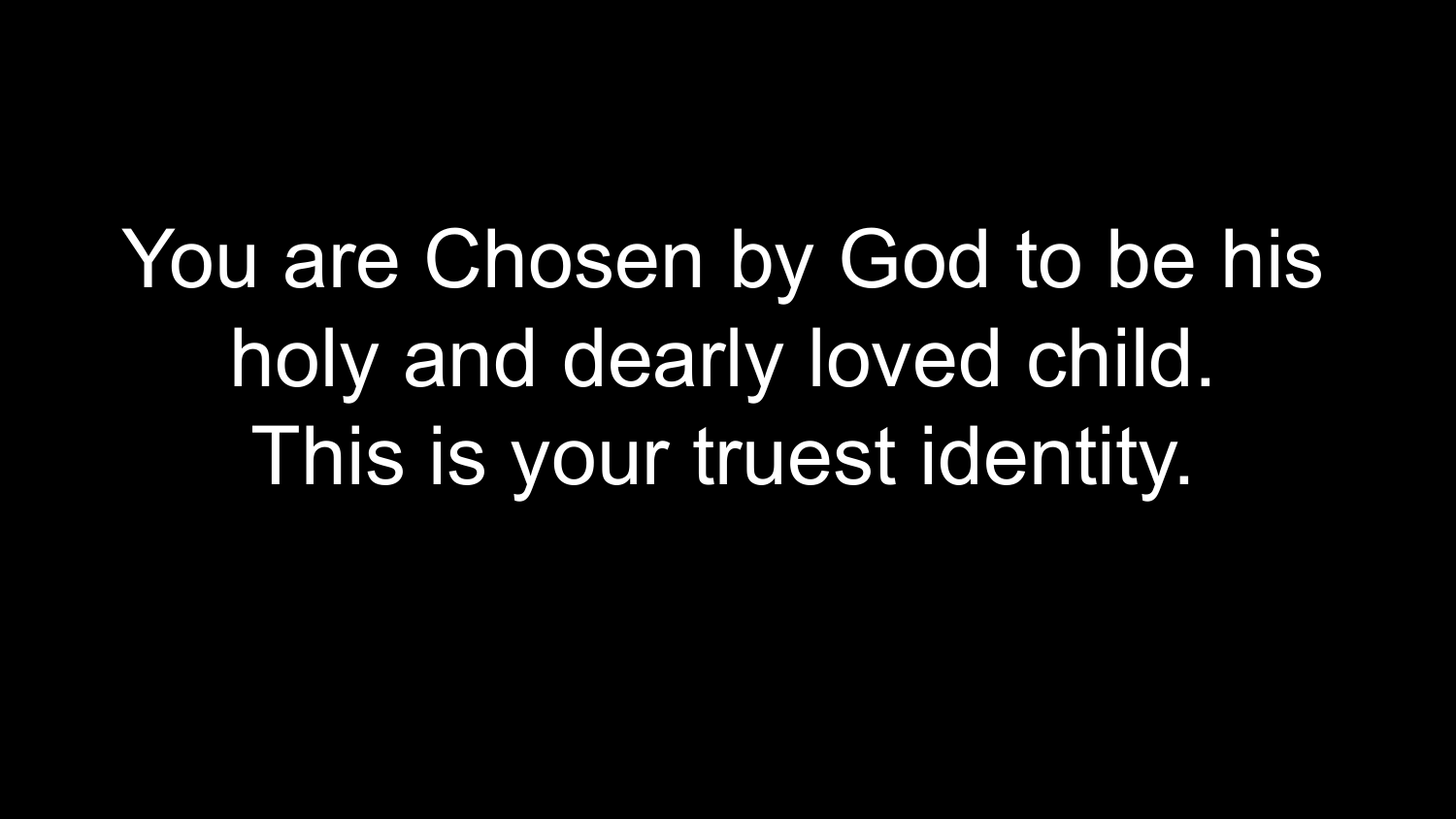*4 The serpent said to the woman, "You surely will not die! 5 For God knows that in the day you eat from it your eyes will be opened, and you will be like God, knowing good and evil." 6 When the woman saw that the tree was good for food, and that it was a delight to the eyes, and that the tree was desirable to make one wise, she took from its fruit and ate; and she gave also to her husband with her, and he ate. Then the eyes of both of them were opened, and they knew that they were naked; and they sewed fig leaves together and made themselves loin coverings. 8 They heard the sound of the Lord God walking in the garden in the cool of the day, and the man and his wife hid themselves from the presence of the Lord God among the trees of the garden. 9 Then the Lord God called to the man, and said to him, "Where are you?" 10 He said, "I heard the sound of You in the garden, and I was afraid because I was naked; so I hid myself." Genesis 3:4-10*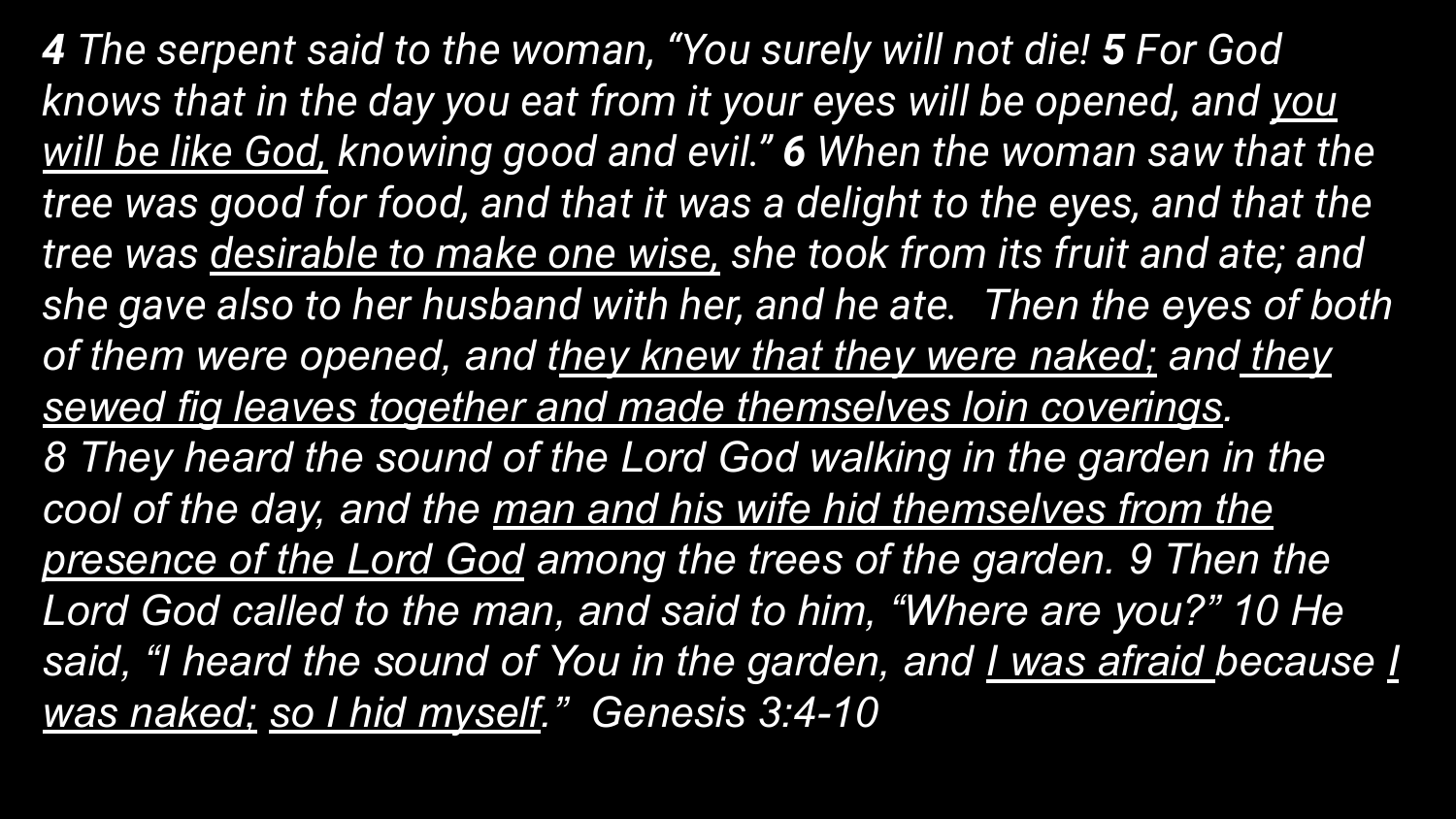## **Identity Lost**

Adam and Eve went from naked and unashamed to clothed and ashamed because their identity had been destroyed by sin.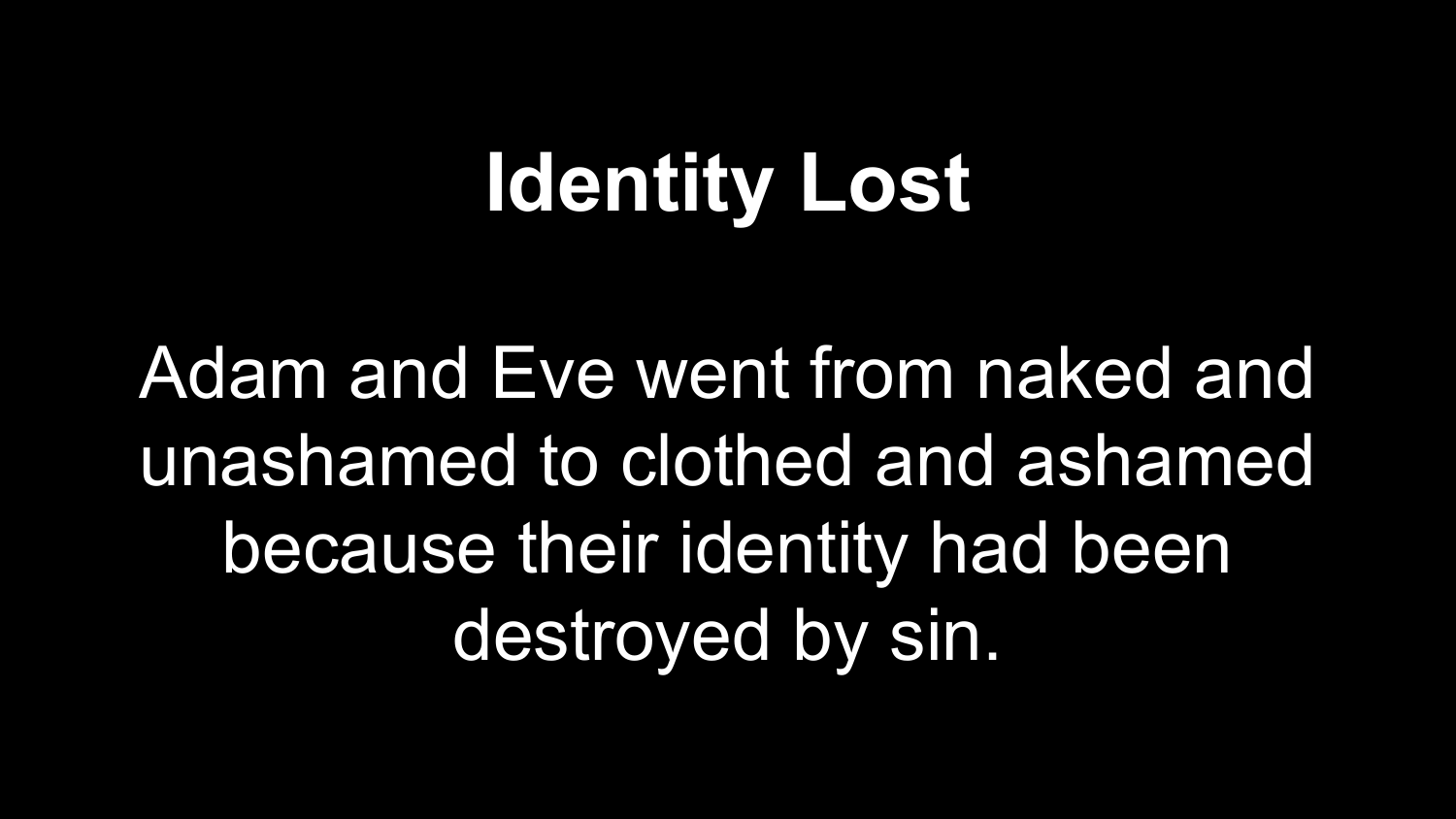## Instead of Adam and Eve hearing God and being drawn to Him, they now hear God coming and they are afraid of Him.

Being afraid of God always leads us to try and hide ourselves from God.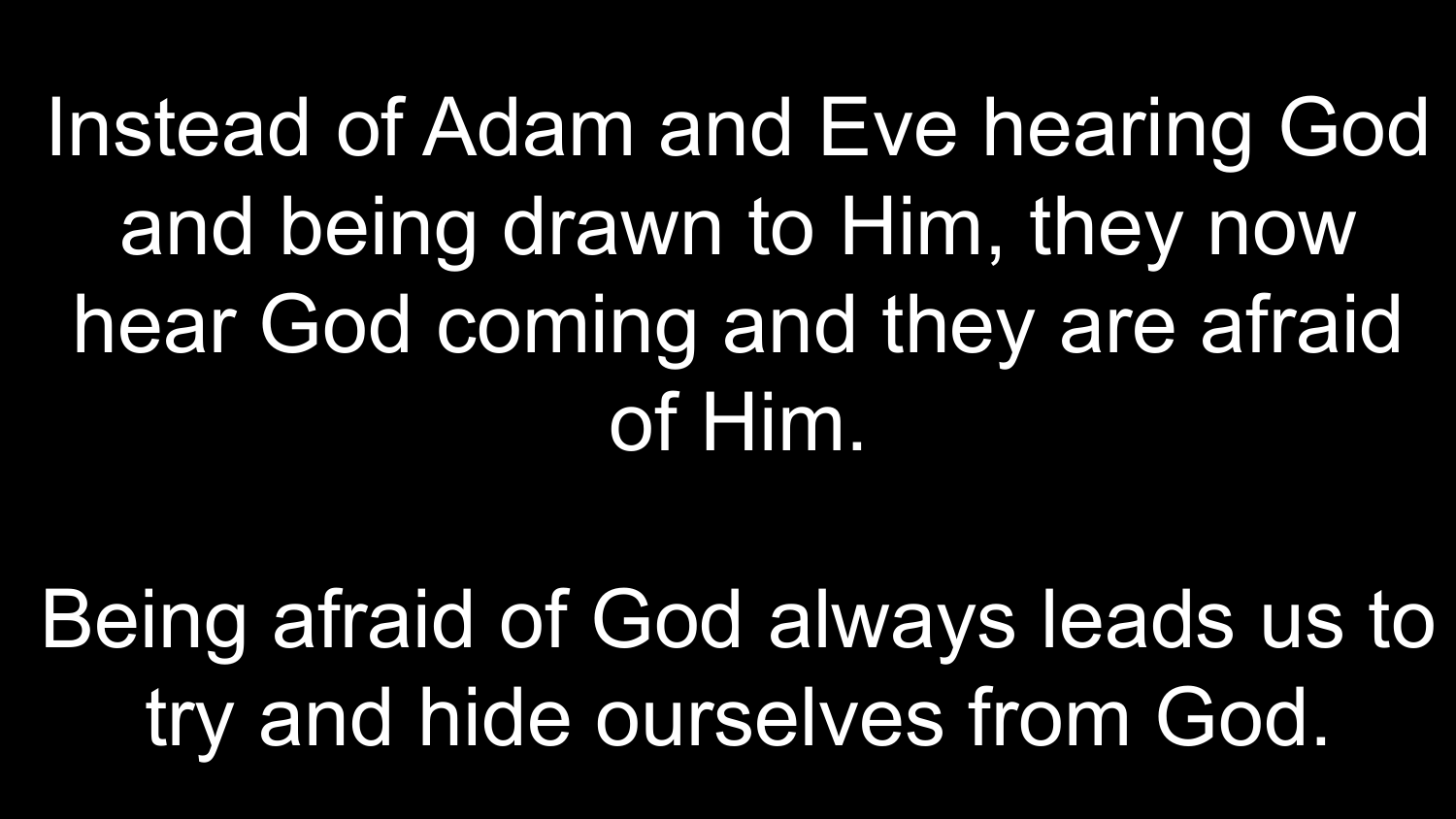*"There is no fear in love; but perfect love drives out fear, because fear has to do with punishment. The one who fears is not made perfect in love.*" I John 4:18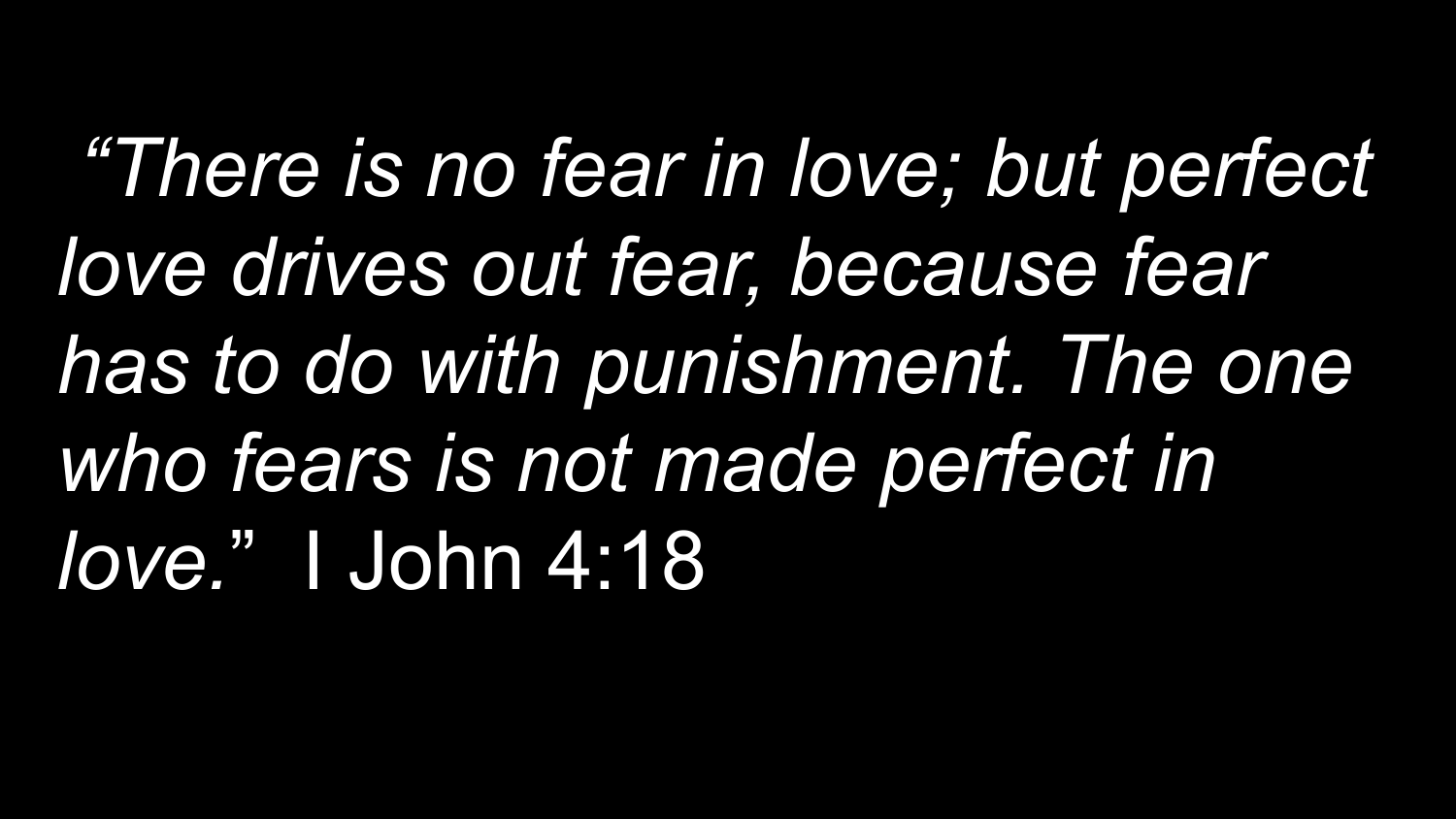## **Three Indications we are living with a False Identity**

#### ▪ Fear

### ▪ Shame

■ Hiding